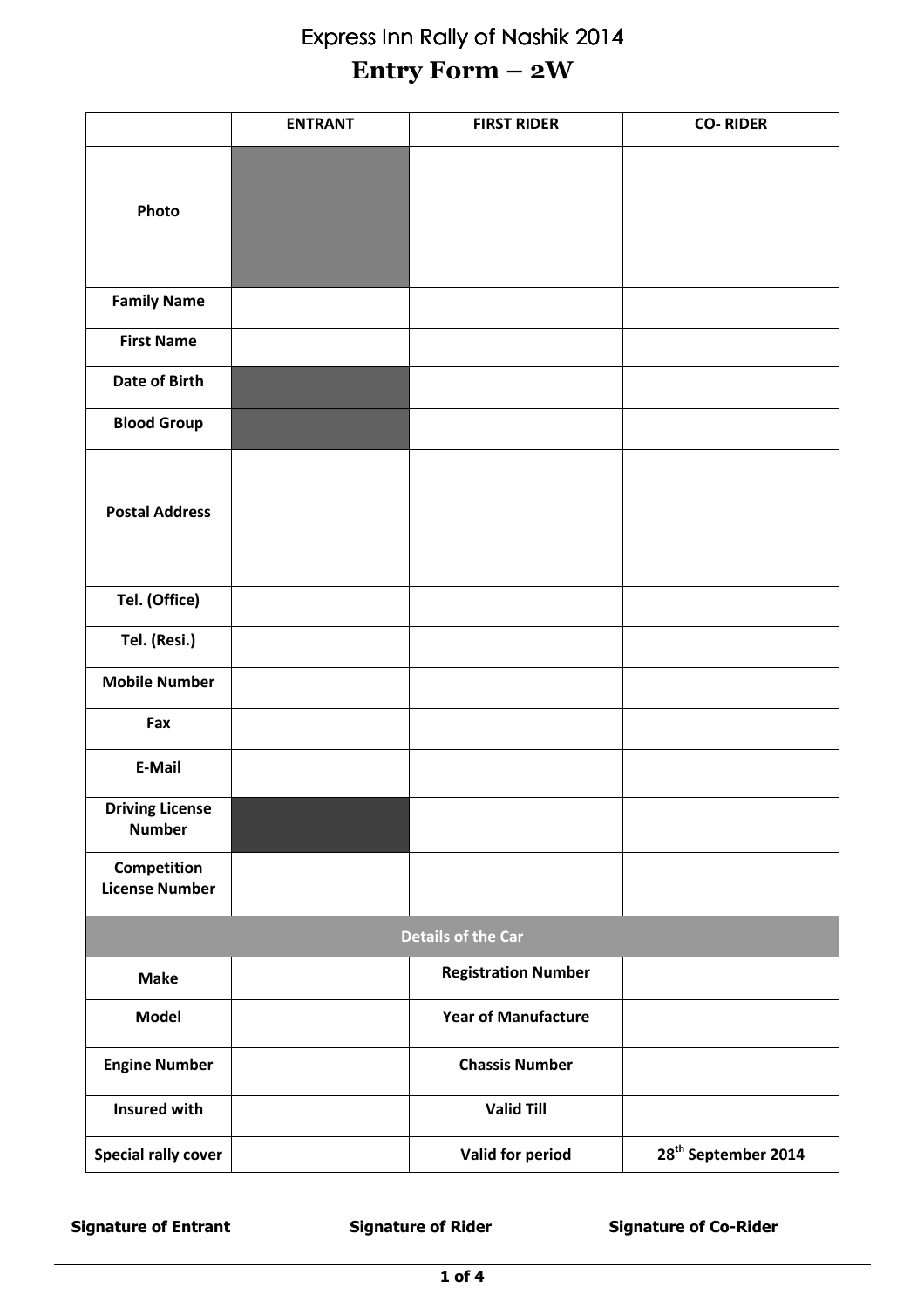### Express Inn Rally of Nashik 2014 **Indemnity**

#### **APPLICATION**

I the undersigned **I** all the undersigned in the set of the set of the set of the set of the set of the set of the set of the set of the set of the set of the set of the set of the set of the set of the set of the set of t **Express Inn Rally of Nashik 2014** and certify that the particulars of my vehicle as stated in the application form are correct and certify that I have read the supplementary Regulations issued by the Organisers for the rally. I DO AGREE TO BE BOUND BY these supplementary regulations and by the international sporting code of the FIM and the National competition rules of FMSCI as well as the undertaking on this form.

#### **DECLARATION**

I have read the Regulation issued for this event and agree to abide by them. In consideration of the acceptance of the entry of this vehicle I agree to save harmless and keep indemnified the Govt. of India, the sponsors and their officials, agents, representatives, employees, the FMSCI and all persons assisting the in this event and all owners and tenants of private property traversed from and against all actions, claims, costs, expenses and demands in respect of death injury to myself or any other person or persons or loss or damage to any property including the vehicle concerned in this event or otherwise howsoever and not withstanding that the same may have been contributed to or occasioned by the negligence of their officials, agents, representatives, employees and all persons assisting them in this event. The indemnity shall be binding on my heirs, executors, administrations and legal representative.

I agree and undertake not to agitate, litigate or seek a decision of a court of law on any matter or question concerning or relating to the race coming from the submission of the entry form up to the conclusion of the event and the declaration and distribution of prizes. I also renounce and relinquish my rights, if any, to have recourse to any arbitrator, tribunal not provided for in the National Competition Rules and the General Prescriptions of the FMSCI and to these Supplementary Regulations.

Finally, I hereby acknowledge that I am conversant with the risks and dangers of motor sport in general and this event in particular for which I hereby assume to be solely responsible.

|                                                                           | Date: ___________                                                                                                                                                                                                                                                                                                                                                |  |
|---------------------------------------------------------------------------|------------------------------------------------------------------------------------------------------------------------------------------------------------------------------------------------------------------------------------------------------------------------------------------------------------------------------------------------------------------|--|
| Signatures of the Entrants: Rider ____________________________            |                                                                                                                                                                                                                                                                                                                                                                  |  |
|                                                                           |                                                                                                                                                                                                                                                                                                                                                                  |  |
|                                                                           |                                                                                                                                                                                                                                                                                                                                                                  |  |
|                                                                           |                                                                                                                                                                                                                                                                                                                                                                  |  |
|                                                                           |                                                                                                                                                                                                                                                                                                                                                                  |  |
| under 18 years of age will not be liable for Insurance provided by FMSCI. | Important: In case a person signing this declaration is under 18 years of age, the person's parents / guardian (whose<br>details must be provided below) shall countersign any indemnity and declaration as prescribed by the paragraph<br>above. Failure to do so will result in the competitor not being allowed to start. In case of any incidence the person |  |
|                                                                           |                                                                                                                                                                                                                                                                                                                                                                  |  |
|                                                                           |                                                                                                                                                                                                                                                                                                                                                                  |  |
|                                                                           |                                                                                                                                                                                                                                                                                                                                                                  |  |
|                                                                           |                                                                                                                                                                                                                                                                                                                                                                  |  |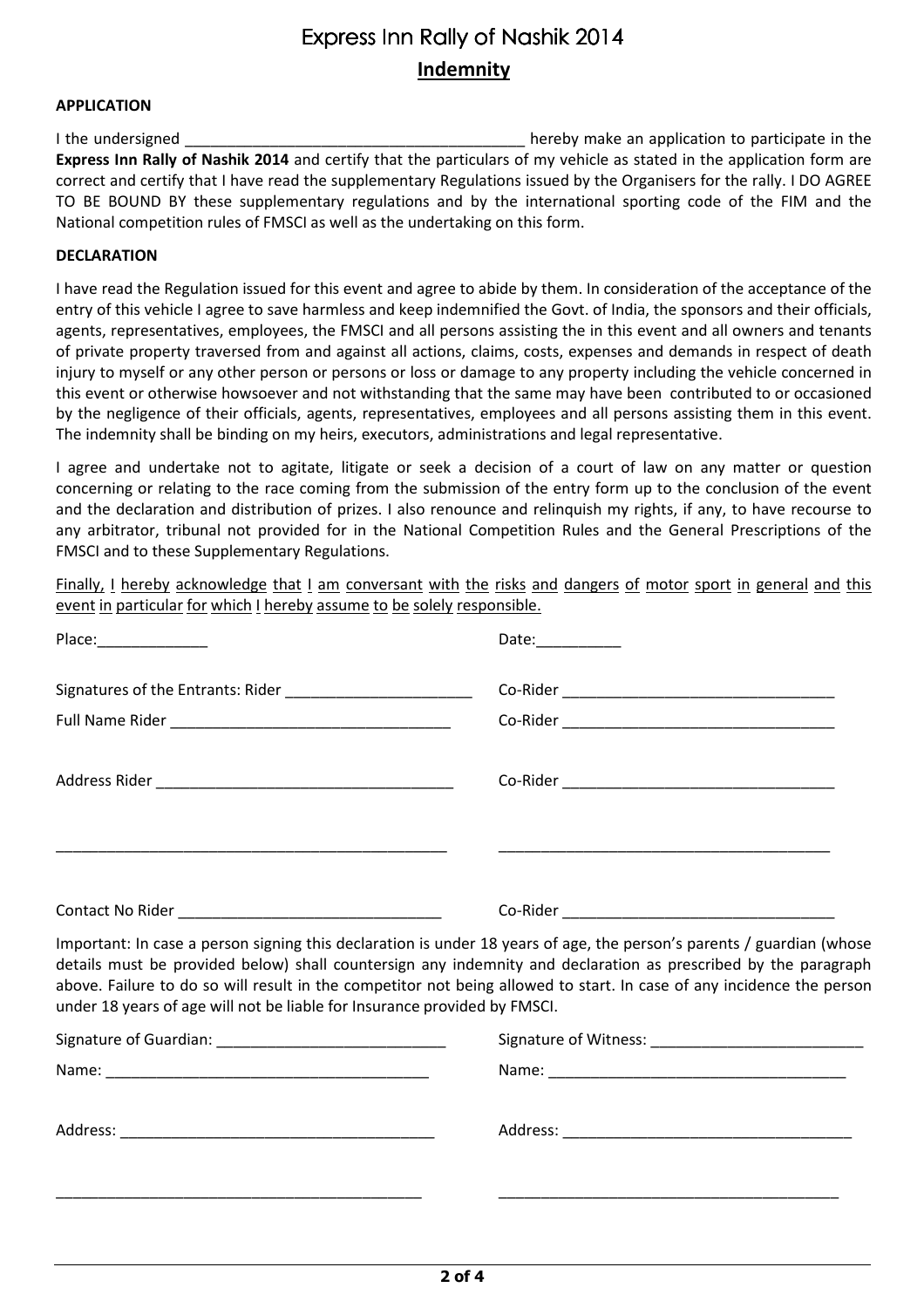## Express Inn Rally of Nashik 2014

### **Application for Rally cover to Insurance Company**

*(To be submitted to you Insurance Company with a copy of vehicle insurance policy)* 

Date:

Branch Manager

Branch\_\_\_\_\_\_\_\_\_\_\_\_\_

 $\overline{\phantom{a}}$  , where  $\overline{\phantom{a}}$  , where  $\overline{\phantom{a}}$  , where  $\overline{\phantom{a}}$ 

City\_\_\_\_\_\_\_\_\_\_\_\_\_\_\_

Sir/Madam

My vehicle will be used in TExpress Inn Rally of Maharashtra 2014 organized by Western India Sports

Association. Kindly issue me a One day Special Rally Insurance under **Motor Vehicle Insurance Act Section** 

**31** valid on 28<sup>th</sup> September 2014. The details of the vehicle are as follows.

Name of the Owner : \_\_\_\_\_\_\_\_\_\_\_\_\_\_\_\_\_\_\_\_\_\_\_\_\_\_\_\_\_\_\_\_\_\_\_\_\_\_\_\_\_\_

Registration Number : \_\_\_\_\_\_\_\_\_\_\_\_\_\_\_\_\_\_\_\_\_\_\_\_\_\_\_\_\_\_\_\_\_\_\_\_\_\_\_\_\_\_

Main Insurance Policy No.  $\therefore$  .  $\therefore$  .  $\therefore$  .  $\therefore$  .  $\therefore$  .  $\therefore$  .  $\therefore$  .  $\therefore$  .  $\therefore$  .  $\therefore$  .  $\therefore$  .  $\therefore$  .  $\therefore$  .  $\therefore$  .  $\therefore$  .  $\therefore$  .  $\therefore$  .  $\therefore$  .  $\therefore$  .  $\therefore$  .  $\therefore$  .  $\therefore$  .  $\therefore$  .  $\therefore$  .  $\therefore$ 

Kindly do the needful.

Thanking you.

Sign of Vehicle Owner(s)